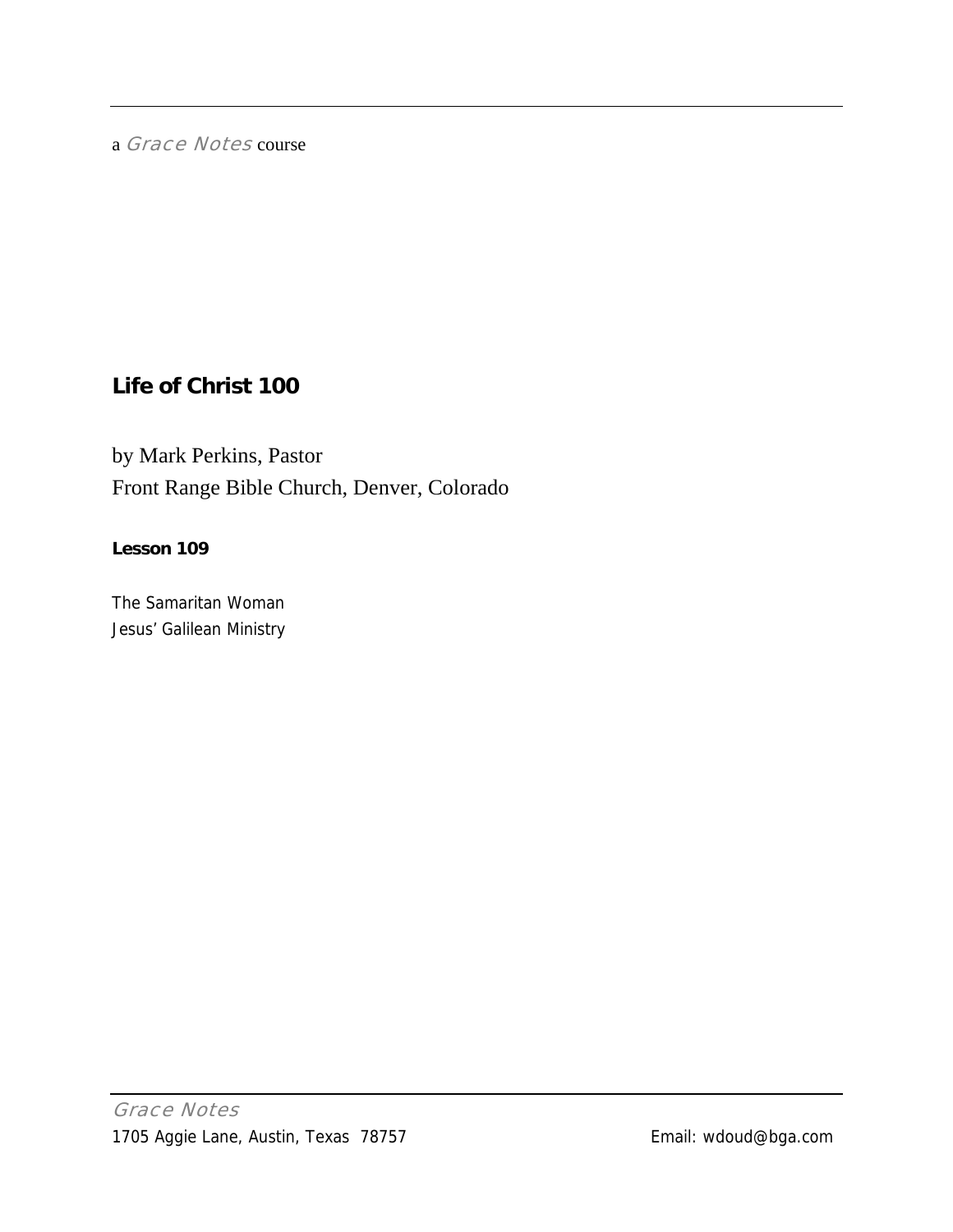## Life of Christ 100, Lesson 109

## **Contents**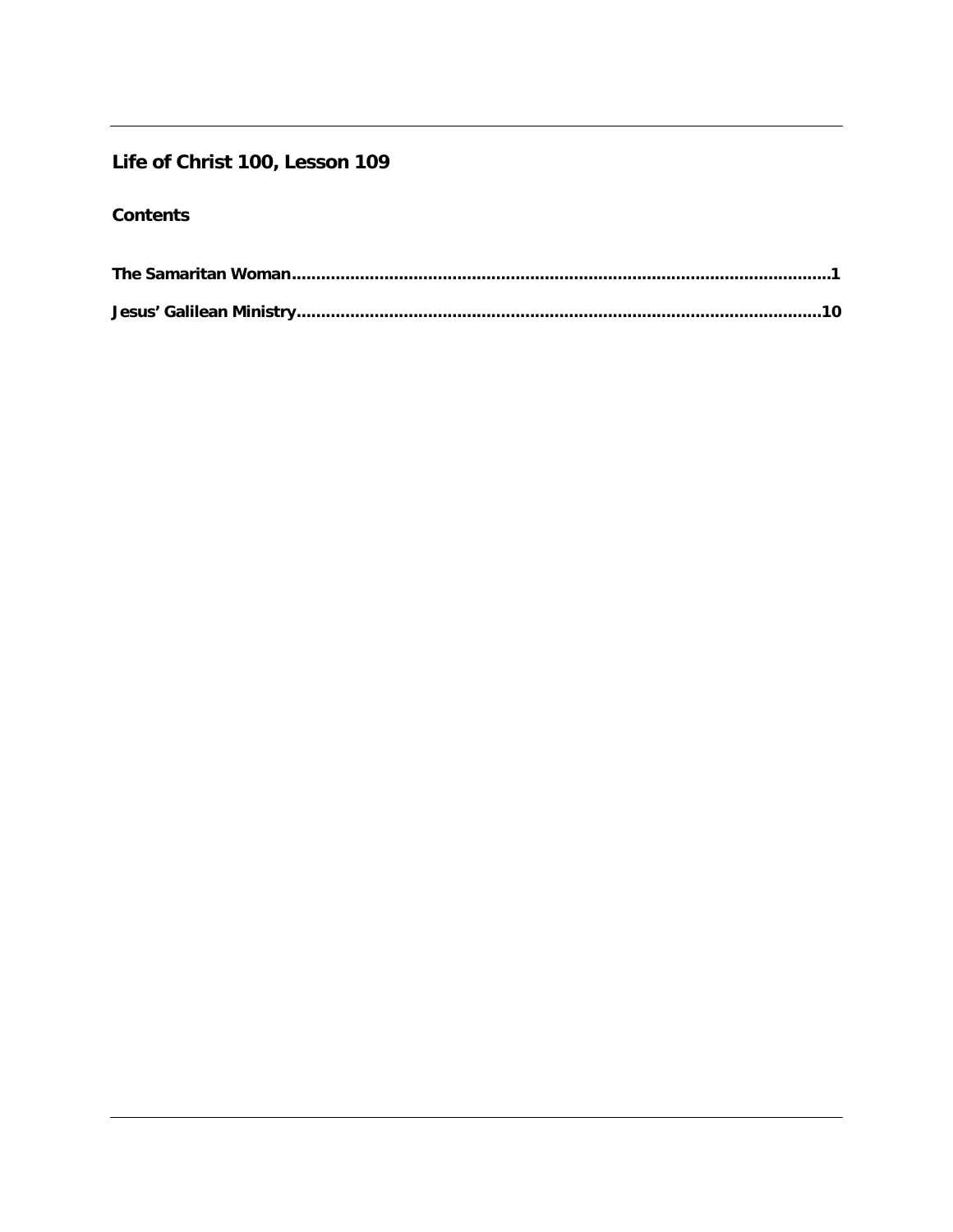#### <span id="page-2-0"></span>**The Samaritan Woman**

An Exposition of John 4:1-42

**John 4:1**, Therefore when the Lord knew that the Pharisees heard that Jesus was making and baptizing a great many more disciples than John "

Christ finds out that the Pharisees are looking into things, and that they are aware that He is making and baptizing many more disciples than John.

The word PLEINOAS is "more" (disciples), but it describes a great many more. Not just a one vote majority, but a landslide. The Pharisees now would identify Christ as the threat here. They were quite worried about two things.

First, that nobody was paying attention to them.

Second, that as a result they were losing their grip of power over the people.

Christ knew it would be very much in their interest if he were eliminated. He knew that they hated Him from the Temple incident, and that though there were many coming to Him, their faith was still very weak.

**John 4:2**: "Although Jesus Himself was not baptizing but His disciples"

This is a parenthetical statement attached to verse 1. It explains that Christ was not the one doing the baptizing in this operation, but His disciples.

It clarifies the issue so that there is no confusion on the matter of baptism.

**John 4:3, He left Judea and departed again** into Galilee."

The word "left" is translated from APHIEMI, which means "to quit, cancel, forgive, or leave."

Christ left the region because of the real threat of the Pharisees. His destination is again Galilee, and He will have to travel through the ancient region of Samaria to do so.

**Mark 1:14**: "And after John had been taken into custody, Jesus came into Galilee, preaching the Gospel of God."

**Mark 6:17**: "For Herod himself had sent and had John arrested and bound in prison on

account of Herodias, the wife of his brother Philip, because he had married her."

**Luke 3:19-20**: "But when Herod the tetrarch was reproved by him on account of Herodias, his brother's wife, and on account of all the wicked things which Herod had done, he added this also to them all, that he locked John up in prison."

From Josephus... Herod feared open rebellion from John's disciples.

The Lord moves in strange ways. Christ evaluates that the Pharisees are a threat to Him and the kingdom ministry, and decides that it is wise to move to Galilee and continue His ministry there. It is His aim to gain a following and bring in the kingdom through positive volition.

John clings tenaciously to his perceived but nonexistent niche in the kingdom ministry, and in the course of forth-telling manages to upset Herod Antipas.

Herod fears open rebellion from the followers of John, and is upset about John's calling into question his morals in marrying his sister in law. Herod has the Baptist arrested and placed in prison. John has been taken off the scene, and is no longer an impediment to Christ's kingdom ministry.

But fortunately Christ is out of the way and safe up in Galilee. Through intermediate means and wise behavior, Christ avoids disaster.

Note: the Pharisees had a tremendous amount of power in Judea, and only less so in Galilee. Things are becoming hazardous for Christ already.

Now Christ heads through Samaria, and there He will settle the issue of racial prejudice once and for all.

**John 4:4,** "And He had to pass through Samaria."

Christ had to pass through Samaria because of the threat from Herod. Herod's headquarters was to the northeast of where Jesus and His disciples had been. They could not go around Samaria, so they had to go through.

Samaria was not the usual route from Judea to Galilee. Because of racial prejudice, the more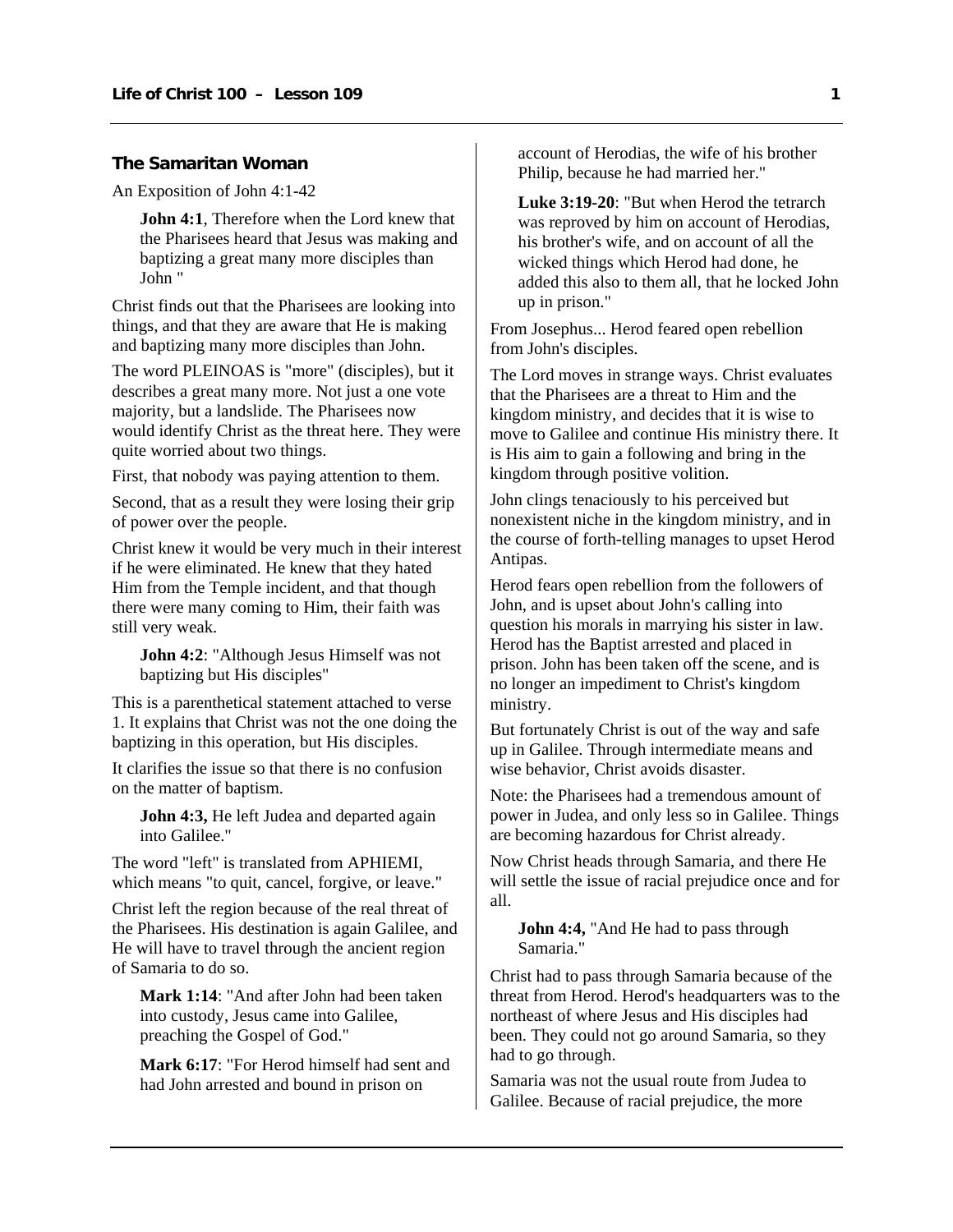devout Jews found other ways to go. The Samaritans had intermarried with the occupying Assyrian forces back in the eighth and seventh centuries, B.C. Of course, many of those Assyrians were believers in Jesus Christ, and true Jews, but no matter. The Samaritans themselves had a king-sized inferiority complex, due to the Jewish prejudice.

So it is providential that Christ go this route. There is a woman, really, an entire town that is on positive signals toward God. Christ had to go through Samaria because of Herod, and because of the woman and the town of Sychar.

This providence is a kind of Divine guidance to watch out for. It involves a change of your plans, and perhaps even suffering. But it takes you to people who want God.

**John 4:5,6**, "So He came to a city of Samaria, called Sychar, near the parcel of ground that Jacob gave to his son Joseph; and Jacob's well was there. Jesus therefore, being wearied from His journey, was sitting thus by the well. It was about the sixth hour."

Sychar is in central Samaria. It is in a hilly region, a region full of Jewish history. Jacob stopped near here, and set up camp for the first time in the promised land. It was here that his daughter was raped by the men of Shechem (about a mile from Sychar), and where his sons killed the Shechemites. When the Shechemites were dead, Jacob took their land for his own.

Later, he willed this parcel of land to Joseph. Gen. 33:18ff; 48:22. Joseph's portion of this land was an extra one, due to his spiritual maturity. There is a significance here. The people of this land were Joseph's people, long lost, now about to be redeemed. Christ here gives a region and a people an opportunity which has not been theirs for 2,400 years.

The country is hilly, and so naturally Christ would want a drink. It is late afternoon "the sixth hour", and summer. The hiking was exhausting work. Christ is sitting by the well, when along came the Samaritan woman.

**John 4:7,8**, "There came a woman of Samaria to draw water. Jesus said to her, "Give me a

drink", for His disciples had gone into the city to buy food."

Now there was another well on the other side of Sychar that was much nearer the town. Why the woman came here is a part of Christ's insight.

There is no one at this well but Christ, and at a time when there would be much drawing of water.

In the summer, water would for the most part be drawn at sunrise and sunset, for water carrying is much hard work. Furthermore, this well is up on the side of a hill, making it that much more difficult. But Christ sees this woman coming his way, and rightly perceives that she is a social outcast. Women have a way of sticking together. This one is apart from the other ladies. Now what would be the reason for that?

Christ must ask her for a drink because He is at the point of exhaustion, and He has nothing to draw with. Here also is a reflection of Christ's true humanity: He really needed that drink.

John has His request in the imperative of entreaty, showing Christ's legitimate need for water. The imperative of entreaty is what a Greek used when he really needed something badly, and quickly.

Our Lord was in a state of dehydration. Christ's physical state paralleled the woman's spiritual state.

**John 4:9.** "The Samaritan woman therefore said to Him, "How is it that You, being a Jew, ask me for a drink since I am a Samaritan woman?" (for the Jews have no dealings with Samaritans.)"

This woman exhibits also bitterness. One, social outcast; two, bitterness. You can see Christ tallying the score.

Here is a man weak from thirst who asks the woman to help Him, and puts a tone of urgency on the matter; and she responds his request with a remark that is bitter and sarcastic.

Her tone is like this: "Oh, so now, when you really need a drink you ask for one, but not when your prejudice is in the way?" She criticizes harshly, and has prejudice back toward the Jews. She assumes that Christ is a racist because He is a Jew.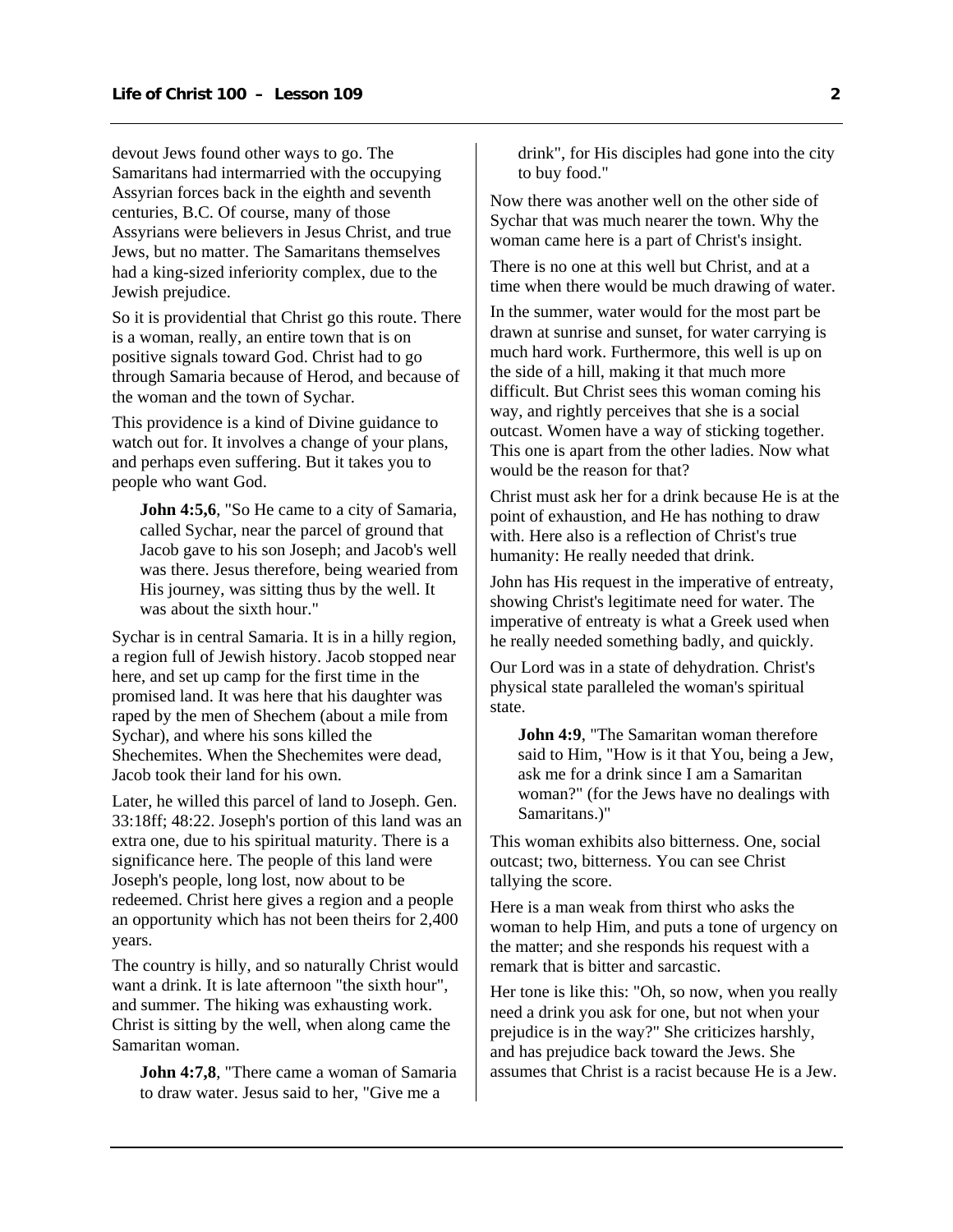The woman knows Christ is a Jew maybe from his robe, which probably had a Jewish fringe on it, but certainly from His Jewish accent. John's explanatory statement makes the Jewish prejudice clear. But we know this from many other sources.

There is a little bit of sexist suspicion here as well. She makes an issue out of her sex. The Jewish men did not exactly have a good record on sexism either.

This is the third clue to Christ about this woman's character: she is suspicious of men, and makes an issue out of her sex. Social outcast. Bitter. Sensitive about her sex. Hmmmm.

**John 4:10**, "Jesus answered and said to her, "If you knew the gift of God and who it is who says to you "Give me a drink" you would have asked Him, and He would have given to you living water.""

Now comes the hook. I want you to notice first the innovation of our Lord. In this instance He skillfully turns the conversation to the gospel.

This part of the discourse has no small similarity to the conversation with Nicodemus.

In both, Christ sets out the bait with a statement that would be obvious to a believer, but an enigma to an unbeliever. Here He knows the spiritual status of the woman. With Nicodemus, He did not.

In both, the hearers of Christ come back with an earthly interpretation of His spiritual statement, thus identifying themselves as unbelievers. In both, Christ then goes on to explain the gospel.

Christ has identified this woman as a social outcast who is bitter and hypersensitive about her sex; now we see further that He knows she is an unbeliever. Christ's words form a complex conditional sentence. It is a contrary to fact condition. He sets up a condition that is not true.

"If you knew the gift of God (but you do not) and who it is who says to you "give me a drink" (but you do not), you would have asked Him (but you did not), and He would have given to you living water (but I did not).

It is based on a premise that is obviously not true. She is not a believer.

The gift of God must be His grace offer of salvation. It is the Greek word DOREAN, which describes a gift of any kind. But this gift is further described as being from God. The descriptive genitive case of TOU THEOU makes it clear. Of course, Jesus is the Messiah, standing right before her eyes. Yet she does not know Him.

But what is the living water?

From this verse alone we see that it is some form of sustenance that it is a metaphor for real H2O. But we will delay our analysis until verses thirteen and fourteen, where Christ gives a full description of this very special water.

**John 4:11,12** "She says to Him, "Sir, you do not have the drawing apparatus and the well is deep; therefore where do you have the living water? You are not greater than our father Jacob, are you, who gave us the well, and drank from it himself, and his sons and his cattle?"

The woman now speaks as one on the defensive. Being a social outcast, she is likely to be an expert at repartee. Her fellow townsfolk probably hurl insults at her every day, and she is used to giving as good as she gets.

Now she is thinking: who is this guy? He makes noises like I should know him, and he alludes to some gift of God, and living water.

So she sticks with what is tangible. She looks around her. How could he have any water at all. She does not mention it, but this man has no drinking skin. Neither does he have the apparatus with which to draw the water. He cannot reach down into the well and get the water (it is reported to be about 75 feet deep). Her conclusion from the tangible is that he has no water on him, nor the ability to draw water here.

So then she goes to the intangible. The local legend is Jacob. Since it has been some 2400 years since Jacob, his life and person may very well have reached folkloric proportions in Sychar. She alludes to Jacob as if he is capable of miracles, because she has ruled out the tangible. The local legendary figure fits nicely here.

With her question, the woman implies that Christ is definitely not greater than Jacob. It is quite likely that she believes no more in Jacob than she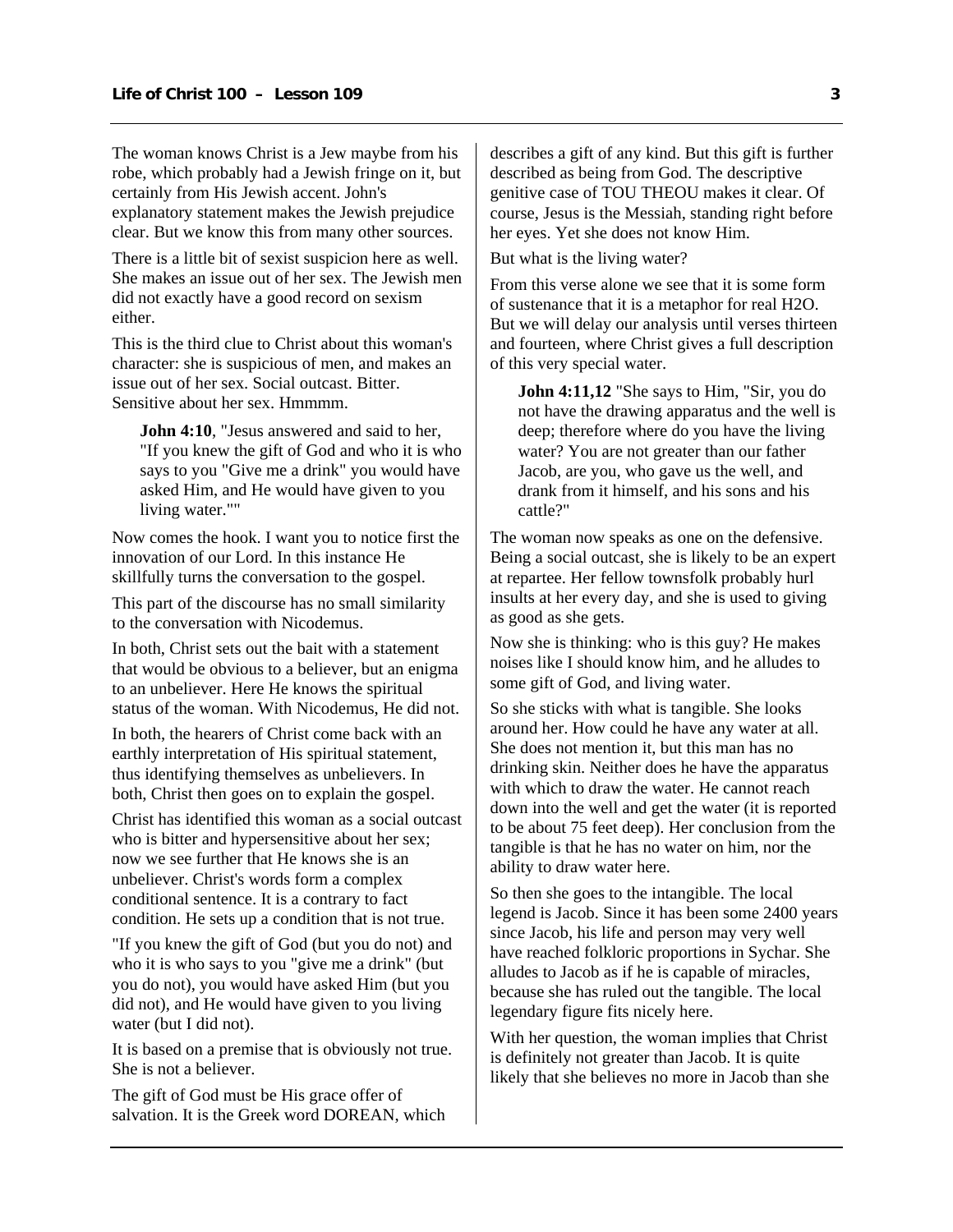would in Santa Claus. But she assumes the truth of Jacob's legend for the sake of putting down Christ.

But she does go on to establish the historical validity of Jacob's person. He gave us the well... drank from it himself, so did his sons, and his cattle.

The cows she threw in. It stretches the imagination that Jacob watered his herd from a well that was 75 feet deep. If you have ever seen how much water a cow drinks, then you know that to water a herd from a well is pure fiction! Perhaps Jacob lowered the cattle into the well, let them drink, and then hauled them back up!

Our Lord may have had to bite His lip to keep from laughing at this point.

So in summary:

She goes over the possible, and finds nothing. She goes over the miraculous, and rejects Christ in favor of Jacob.

**John 4:13,14** "Jesus answered and said to her, "Everyone who drinks of this water will thirst again; but whoever drinks of the water which I myself will give to him will certainly not thirst for eternity, but the water which I will give to him will become in him a well of water springing up unto eternal life.""

Now we have the full description of the living water metaphor. Let's put together all the aspects of it.

You must know the gift of God and the Messiah to ask for it.

It is something you ask for.

It is called "living water". The participle zo.n reveals an eternally existing state.

If you drink from it you will never thirst again, not for all eternity.

It is a well of water that springs up unto eternal life.

The process of elimination.

Is the water the Word of God?

The Word could accurately be called the "living" word.

But, you do have a need to stay in the word throughout your life. This living water is more of a one shot deal.

Therefore, it is not the Word of God.

Is the water God the Holy Spirit?

Again, the Spirit could accurately be called "the living water".

But fellowship with the Spirit can be sporadic, and is an option to the believer. The portrayal of the living water leaves this in question. It is a once for all proposition, and the ministry of the Spirit is definitely not that.

Is the water the Gospel?

You must be positive to God consciousness to receive the Gospel concerning His Son.

You must be positive to the Son of God, who is the living gospel, the mediator between God and man.

You must ask for the gospel. That is, you must truly desire a relationship with God through His Son.

Christ is certainly the living water.

You must drink the living water in order to enjoy its benefits you must believe in the gospel.

If you drink from the gospel you will never need salvation again. It is the free gift of God and lasts for all eternity.

The result of belief in the gospel is eternal life, for time and eternity.

So yes, the water is the Gospel.

Some points of exegesis:

The adjective PAS plus the articular participle pino.n makes a universal statement. "Everyone who drinks"

This universal statement is applied to the water from Jacob's well.

The conclusion of the statement is DIPSE.SEI PALIN "will thirst again" The verb reveals the need of the human body for water replenishment. The declarative indicative mood makes this a dogmatic statement of reality the need for water is definite. The adverb of repetition is PALIN "again".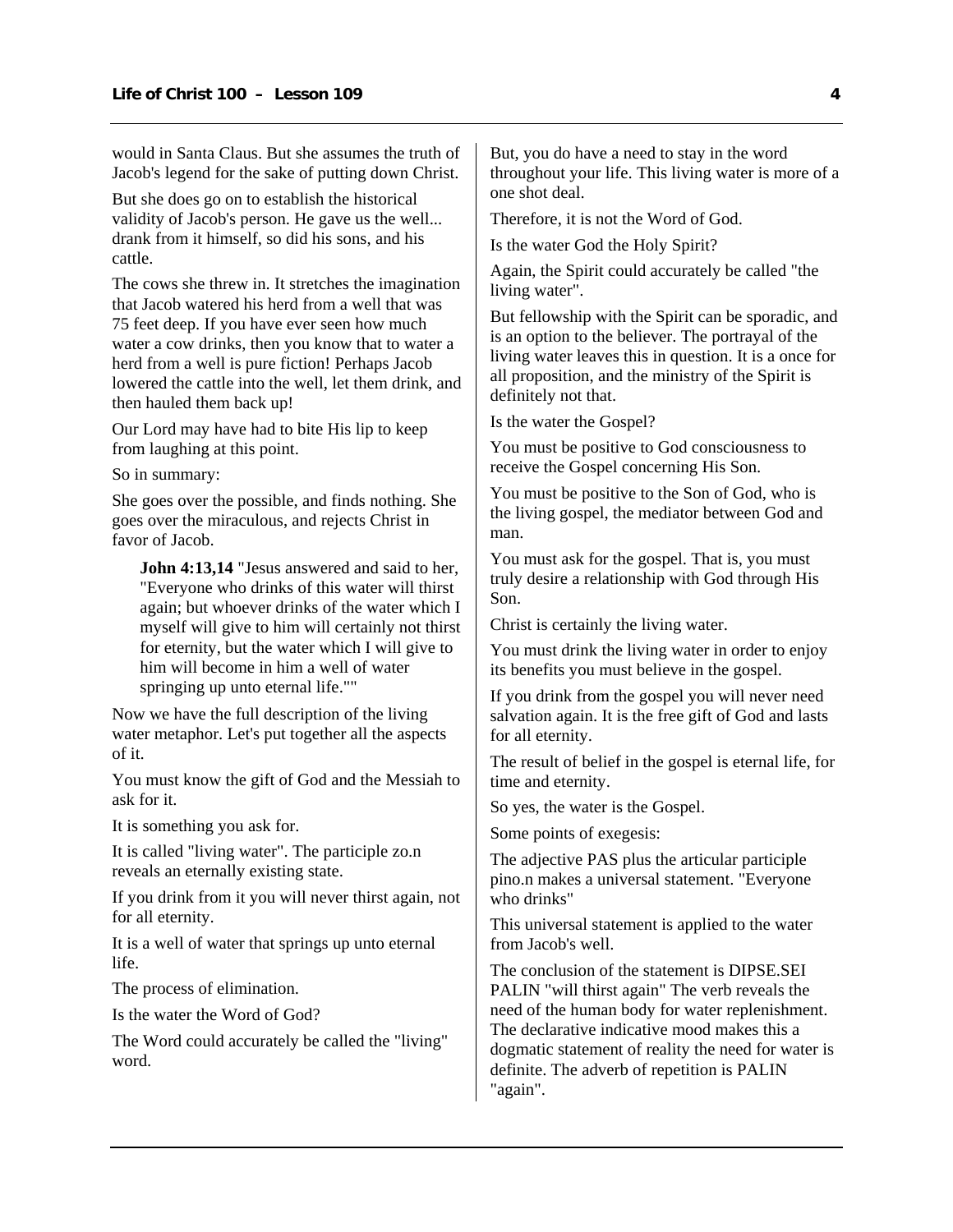The conjunction DE is adversative, showing that verse fourteen is going contrast the statement in verse thirteen.

Another universal statement is made, this time with HOS AN PIE. This is a potential subjunctive verb, showing that a function of volition will take place here. That whatever God does depends on a free will decision of God.

HOS AN is translated "whoever" this opens the field to all, and the results are applied equally across the board.

The universal statement is applied to the living water, given by Jesus Christ. Jesus Christ really did give us the living water, through His death on the cross.

Then the kicker, a statement that is so strong that it cannot be mistaken. OU ME DIPSE.SEI EIS TON AIO.NA "will absolutely not thirst for eternity." The idiom OU ME. is the most decisive way of negating something in the future.

EIS TO.N AIO.NA is an idiom for eternity. This phrase makes it clear that if you drink of the living water, you will never thirst again, in time or eternity. This is a clear statement of eternal security.

The living water has a function it becomes in the believer a well of water that springs up to eternal life. The metaphor is clear: you drink the water, and it springs up inside of you, resulting in eternal life.

The drinking is again belief in the gospel, which is the living water.

The new well of water is the human spirit, which springs up resulting in eternal life.

This is a nice double entendre here. The human spirit is the first component of the resurrection body, and an irrefutable appeal to God for a resurrection body in eternity.

But the human spirit is also a spiritual frame of reference for learning Bible Truth in time. So it too springs up to eternal life.

The springing up is the verb hallomenou, from hallomai. It is truly a word that belongs in the laboratory of Dr. Frankenstein. It describes the twitching, leaping, quick movements of a living being. It is used in a special way only to describe movement that proves the existence of life. In Acts 3:8 it describes the leaping of the lame man who had been healed. There, it proved the new life in his legs. Same for the healing that took place in Acts 14. The human spirit is the very source of the spiritual life. John chose this word carefully!

**John 4:15** "The woman said to Him, "Sir, give me this water, so that I will not thirst, nor come through here to draw."

Our woman is not all the way there yet. Her eyes are still firmly locked on terra firma.

She sees a way that she will not have to face the public again. If she never has to drink water again, then she will never have to come all the way out to Jacob's well to drink, and never have to walk through town to get here. Never have to walk under the disapproving glares of her townspeople. Never have to be ashamed of her own sinful activities again.

You must be careful with this woman's form of address to Jesus Christ. Kurie can be the equivalent of the English "Sir". She does not yet recognize Him as the Messiah.

So she goes from disrespect to respect. From disbelief to belief. From desiring Him to solve her earthly problems to the next stage.

And now she is ready for that next stage.

**John 4:16** "He said to her, "Go call your husband and come back here."

This is the next hook. Now Christ does this from deductive reasoning, and from the gift of God the Holy Spirit, as we will see.

So far, Christ knows that this woman is a social outcast, that she loathes public appearances, that she is hypersensitive about her sex, bitter, suspicious of men. Plenty to get us to this point. Christ could very well work off a hunch at this point. But, He will also function under the spiritual gift of prophecy.

Christ brings out this woman's fatal distraction. The one thing that is between her and belief in Christ.

**John 4:17,18** "The woman answered and said, "I have no husband." Jesus said to her, "You have well said, 'I have no husband'; for you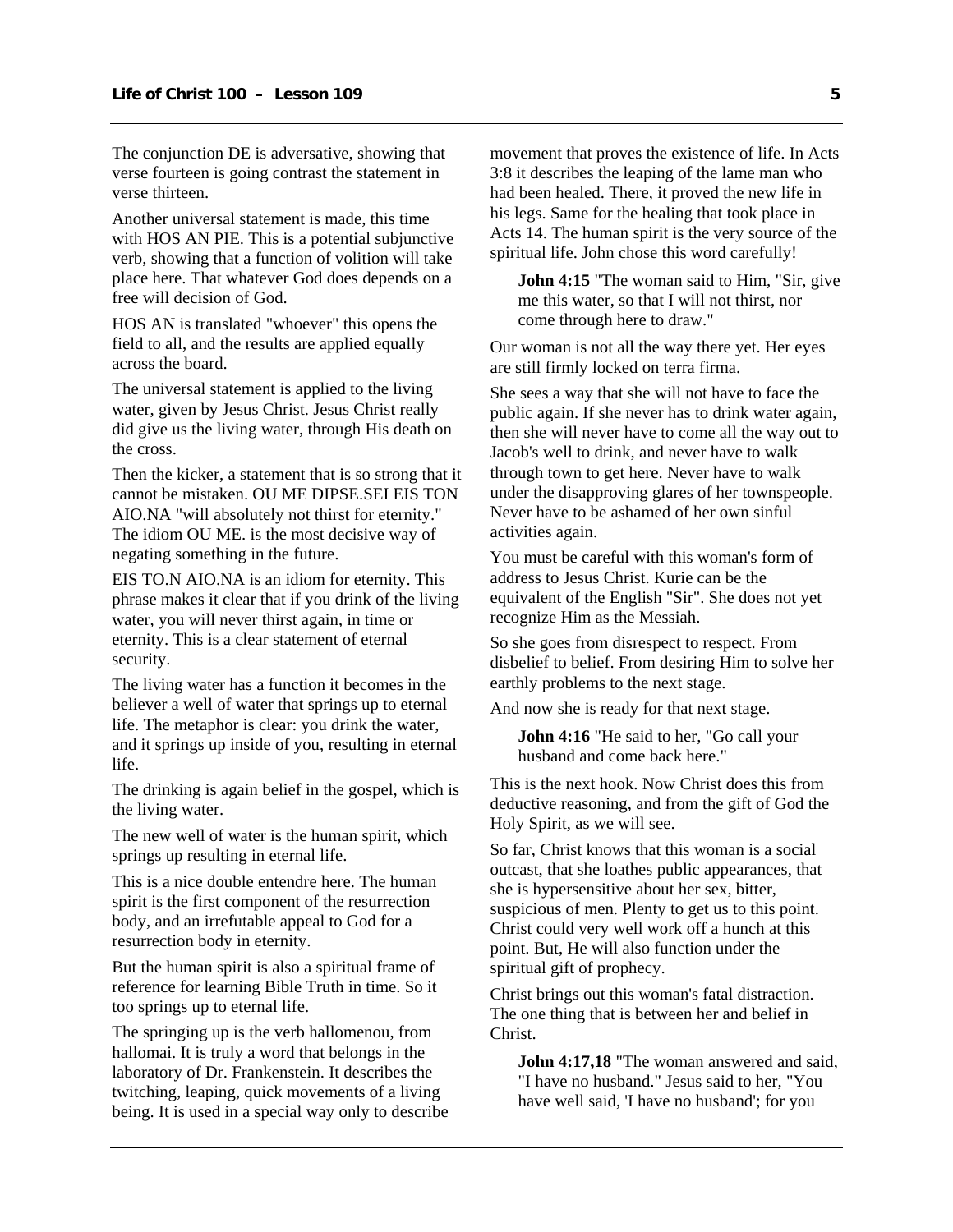have had five husbands, and the one whom you now have is not your husband; this you have said truly."

The woman's answer is firm and clear. She uses the negative particle OUK to tell Jesus of her marital status. The statement covers the truth however.

At the very least this is where Christ's spiritual gift of prophecy kicks in. He could deduce a lot from His own human genius, but not this. This divinely inspired information came to Christ from His spiritual gift of prophecy.

This woman is:

Immoral she is living with a man who is not her husband.

A failure at the marriage thing.

Disreputable, and the target of much public outcry.

She is not, however, a criminal she is not participating in adultery.

Adultery is a sexual relationship with someone other than your marriage partner, or a sexual relationship with someone else's marriage partner. Or both. Just because the woman is living with a man does not make her a criminal.

Not only would this woman have come under the Law of Israel for her adultery, but also the more stringent law of Christ's kingdom, Matt 5:2728. But He does not get after her for it, so she is not in that state.

After Christ lays out the truth through the spiritual gift of prophecy (and definitely not through His Deity), He goes on to say to the woman that she has spoken truly. He uses the perfect tense of the verb to speak to emphasize the clinical truth of her statement, but also to make it clear that she understands that her statement was a white lie.

Give her credit for something: she stuck with the institution of marriage for five times before she gave up. That is much more than in our culture.

**John 4:19,20** "The woman said to Him, "Sir, I perceive that You are a prophet. Our fathers worshiped on this mountain, and you people say that in Jerusalem is the place where men ought to worship"

When the woman says that she perceives Christ is a prophet, it is a little stronger than it comes out in the English translation. She uses the word THEOREO, which means to be an eyewitness to a significant event, and no kidding this event is quite significant.

But she says something controversial here, actually anything controversial would do. The reason is that she tries to distract Christ from her sordid personal life.

The issue which she brings up is one of the great controversies of the day. When the Samaritans were cut off from the rest of the Jews they decided to make their own temple, and worship there.

But it is just a smokescreen. Look, a flock of turtles!

**John 4:21 24** "Jesus said to her, "Woman, believe Me, an hour is coming when neither in this mountain, nor in Jerusalem, shall you worship the Father. You worship that which you do not know; we worship that which we know, for salvation is from the Jews. But an hour is coming, and now is, when the true worshipers shall worship the Father in Spirit and truth; for such people the Father seeks to be His worshipers. God is Spirit, and those who worship Him must worship in spirit and truth."

The first statement of our Lord brings attention back on the true issue for the woman. He does answer her question, but in doing so rivets the conversation back to what the woman truly needs.

He makes it very clear that the place of worship does not matter, and in fact will become a nonissue. By use of the word HORA Christ indicates the nearness of that very time.

But the absence of worship in either Samaria or Jerusalem is not a direct reference to the fifth cycle of discipline for Israel, but rather the coming of the church age, and its grace assets.

The Shekinah glory, the indwelling presence of Jesus Christ between the cherubs of the ark, was in the temple in Jerusalem. When the church age would come, the Shekinah as a center of worship would cease. Therefore, neither count.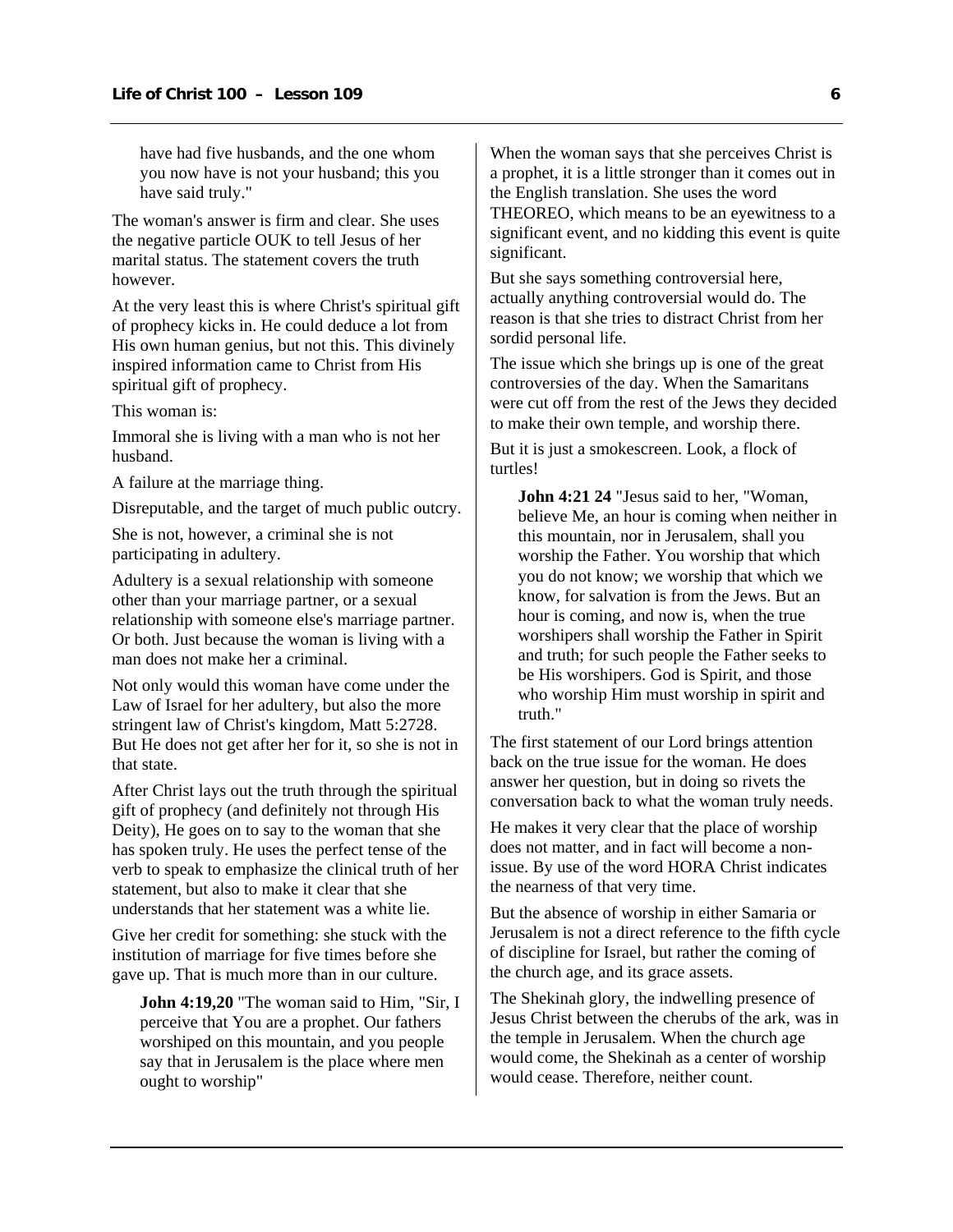The contrast between the Samaritans and the Jews serves to point out God's plan for the Jews and the exclusion of the Gentiles.

The statement, "salvation is from the Jews" communicates their historic ambassadorship. God used the nation of Israel as His ambassadors before all the nations of the world.

But note though salvation is from the Jews, it does not belong exclusively to the Jews. The Gentiles may believe and thence become true Jews.

True worshipers worship in Spirit and in truth. This refers to the ministry of God the Holy Spirit during the church age. It does not matter that the temple is here or there, but only one's positive volition to God.

The hour now is because the advent of Christ's ministry concentrated worship through Him as a visible witness to God. You could wherever because of the second advent.

The final statement makes it an absolute. If you desire to worship God, you must do so in Spirit and truth.

Christ speaks quite dogmatically here; He does so to establish His spiritual authority before this woman.

So also must we, whenever we witness to unbelievers. Notice that Christ satisfies the woman's question, and takes advantage of the question to establish His authority.

**John 4:25** "The woman said to Him, "I know that Messiah is coming (He who is called Christ); when that One comes, He will declare all things to us."

Perhaps the woman knows because of John the Baptist's ministry. She rejects Jesus' authority, and deflects it to the Messiah. This is her final effort to get away.

The issue is Christ, as the Messiah. The Son of God and King of kings.

Now finally the woman says that she places her trust in the Messiah, and it is put up or shut up time.

**John 4:26** "Jesus said to her, "I who speak to you am He."

Jesus is the Messiah, and He answers her question.

Her response is interrupted by the arrival of the disciples from town.

**John 4:27** "And at this moment His disciples" came, and they marveled that He had been speaking with a woman; though no one said, 'What do You seek?' or, 'Why do You speak with her?'"

Second miracle of the day. The disciple did not blow it by opening their big mouths. They at least had enough respect for Christ to do so.

On the one hand, the disciples marveled (Thaumazon) that Christ spoke to this woman, because of her race, and because of her sex. They had the prejudice that Christ did not.

The particle MENTOI is adversative. It introduces a concessive clause and should be translated, "Though".

The first possible question of the disciples would have been "What do you seek?" This is the equivalent of "What do you want with her?" A rude question, but typical of the prejudicial, sexist Jews.

The second question, "Why do you speak with her", is more to the point. They witnessed, as they drew near, His conversation with her. But they did not hear the words, for John, among the disciples on that day, indicates the possibility of these questions based on their marvel.

Notice the disciples are tempted to ask the same question as the woman, but they do not. The woman had more bitterness to drive her.

**John 4:28,29** "Therefore the woman left her water pot and went forth into the city and said to the men, 'Come, see the man who told me all the terrible things I did, He is not the Christ, is He?"

She first leaves her water pot for Christ to drink; she has changed her mind about His prejudice and thirst; she now sees Christ as devoid of impure motive.

The record is incomplete as to when Christ got His drink. From what He says in a moment to His disciples, count on it being unimportant.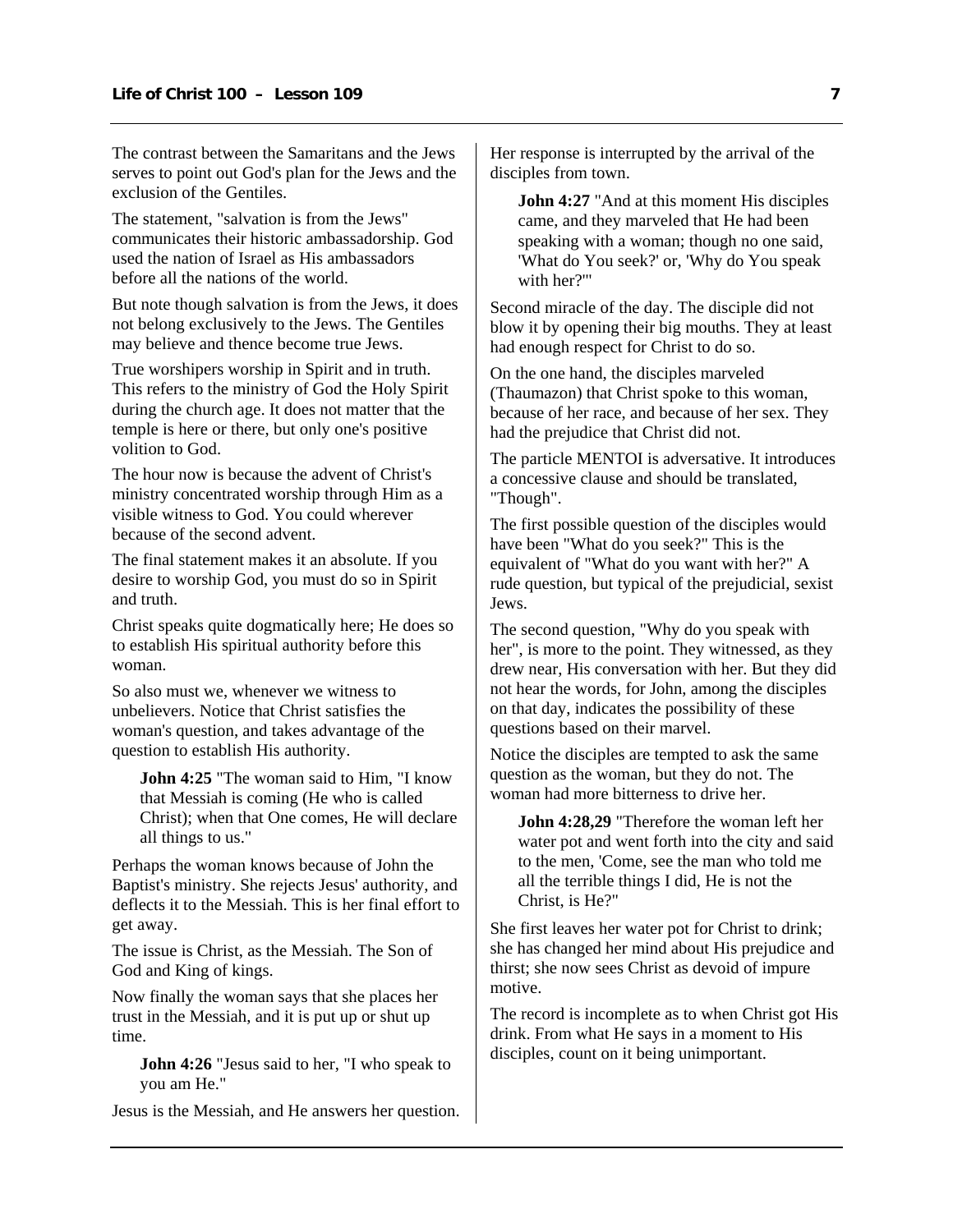The woman went forth into the city. She has lost her public shame. This indicates that she has overcome her fatal distraction.

The woman said to the men. Now here is something interesting. Which men? All the men of Sychar, or just her men her five and a half husbands. The text just has it as generic men, plural. The definite article TOIS assumes that the readers would know to what men John referred.

It would seem natural for her to go to her men first, for they were the source of her fatal distraction before. All of her former husbands would think her weird, or nasty in some way. That she goes to them makes sense.

That she would just go to the men of the town does not make good sense. Hypersensitive about her public image, she would want to absolve herself before the women first. Also, this way does not fit because it would reveal a prejudicial act on her part, and perhaps spite toward the woman who had so maltreated her.

First, she uses the imperative of entreaty to urge the men to come and see Christ. It is the same imperative of entreaty which Christ used to indicate His need for water. She uses it here with DEUTE to reveal another, greater necessity. That for the gospel.

She makes her case for their need by telling them about Christ's revelation of her personal failures.

Now, this woman lives in a small town, and has been a spectacular moral failure. Her going to the victims of her failure, and saying these things would cause quite a ruckus.

Although about everyone in town would know of her personal failures, an outsider would not. Therefore, the supernatural aspect of it.

She uses the correlative pronoun HOSA to indicate the degree of her sin. "Hey, that was pretty bad" is the indication. The correlative indexes the degree of a thing, usually to show an extreme. That is definitely the case here.

By the use of the aorist tense of POIEO, the woman keeps her sin in the past. They are not the terrible things which she is doing. She does not consider that she is even living with husband number five and a half.

Her last statement seems strange at first. The negative adverb ME in a direct question expects a 'no' answer, and so under normal circumstances her question would be, "He is not the Christ, is He?" This would of course express doubt, and that would be uncharacteristic of someone who has just become a believer and is in the process of telling all of her former husbands about it.

Those of you with Greek Bibles will notice that it is not ME alone, but the compound adverb METI. This throws a little more light on the problem.

METI works to indicate the woman's manners. It proposes an element of doubt for her hearers, but not for her. So she is saying "come and see Him, He miraculously knew all sins that you know, perhaps He is the Messiah for you too."

It is a difficult idiom, but note that the woman addresses the men, and so she communicates what is not an issue for her, but for them. That issue is whether Jesus is the Messiah.

The woman is doubtful, not about the identity of the Messiah, but whether her five and a half husbands will accept that.

This is not a particularly effective way to witness. "I doubt whether you will accept Jesus as Messiah, but I want to tell you about Him anyway."

But even in her weakness, God the Holy Spirit picked up the slack. It is a fine thing to note. Your weakness is compensated by the Spirit's common grace ministry.

The strength of her words is in the evidence of her transformation. She is no longer afraid of publicity how could this come about?

I would suggest that this woman expressed the gospel in such doubtful terms because of the horrified look on the faces of her hearers.

**John 4:30** "They went out from the city and were coming to Him."

The portrayal is interesting it confirms something we already know that Christ is up on the hillside, and the well is in a difficult location to reach by foot.

The aorist tense of the verb EXERCHOMAI makes it clear that they all left the city at the same time. This reveals that the action all occurred at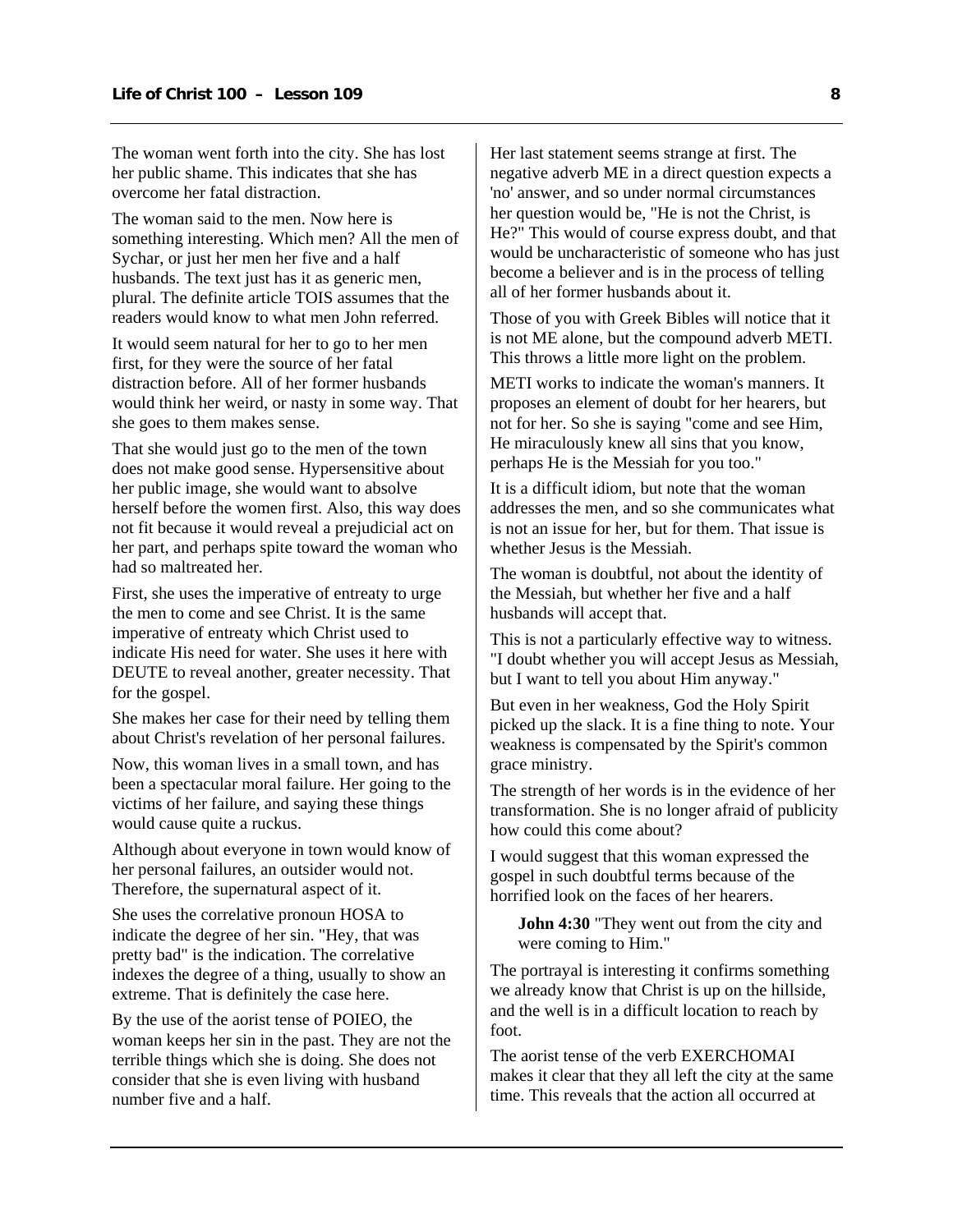one point in time. They left the city at the same time, but...

The imperfect tense of the verb ERCHOMAI shows them arriving over a duration of time. They all got spread out due to the rigors of the climb. Now, we are not talking about Mt. Everest here, but at least a hill and enough distance where there is a stream of people coming to Christ, even though they all started together.

**John 4:31-33** "Meanwhile the disciples were urging him, saying, "Rabbi, eat." But he said, "I have food to eat of which you do not know" At this the disciples said to one another, "Can someone have brought him food?"

The disciples are urging Christ to eat, because he must look pretty rough. The verb EROTAO means to "ask", or when the words are in the imperative, "urge". The note of urgency must come from the disciple's visual analysis of Christ's condition.

Again, we are reminded that Christ has a human body, and no matter how great his conditioning, it is susceptible to exhaustion. This has probably occurred a couple of months after His ordeal in the wilderness, and the extreme starvation of that experience may still have an effect on him now.

Regardless, food is not the way to treat a heat injury or dehydration. Food requires water for metabolization, and can hasten the demise of someone in the severe stages of dehydration. Not only is their advice spiritually incorrect, but it is medically incorrect as well.

Christ's reply is on the spiritual level alone. But it sounds like he may have his own stash. The statement of Christ in verse thirty two is intentionally unclear, so as to stimulate curiosity in his disciples.

So the disciples talk among themselves, mystified that Christ has food. But he still does not look well.

**John 4:34-38** "But Jesus said, "It is food for me that I might do the will of him who sent me and that I might finish his work. Do you say, "Four months more and then comes harvest"? But I say to you, look, lift up your eyes and behold the fields that are already white for the harvest. The reaper receives pay and gathers fruit for eternal life, so that sower and reaper may rejoice together. That is how the saying comes true: 'One sows, and another reaps.' I sent you to reap a crop for which you have not toiled. Others toiled an you have come in for the harvest of their toil."

Christ puts his spiritual responsibilities ahead of logistics. This is the height of unselfishness.

He describes the realm of spiritual responsibility by using the term, 'the will of him who sent me'

The time frame for the execution of this responsibility is until he has finished God's work. This is another way to say, 'until I am dead'. Our lives model Christ's in this regard.

Christ employs two aorist subjunctive verbs, POIESO and TELEISO, to communicate the contingent nature of His execution of God's work.

It will depend on Him whether He accomplishes what God has prepared for Him, Eph 2:10, "For we are God's handiwork, created in Christ Jesus for the good deeds which God has prepared beforehand."

This works much like unlimited atonement and salvation. God prepared the salvation, we must accept.

Christ then points out that it is a relatively long time to the harvest apparently four months to the grain harvest (that would, incidentally, place this incident in June).

And there below them, spread out in a panorama, comes the town of Sychar streaming to Jacob's well, and to once again seek the God of Abraham, Isaac, and Jacob. The woman who was hardly noticed by the disciples has opened her mouth in a weak and human way; and that plus the common grace ministry of God the Holy Spirit is more than enough to impel the people.

As they come, Christ has more instructions for His disciples in the matter of ambassadorship.

The pay of the reaper is logistical grace. It is there to keep him alive so that he can gather the fruit of the harvest.

The harvest itself is the ambassadorial responsibility of every believer. This responsibility must come second to spiritual growth, but it is necessary nonetheless.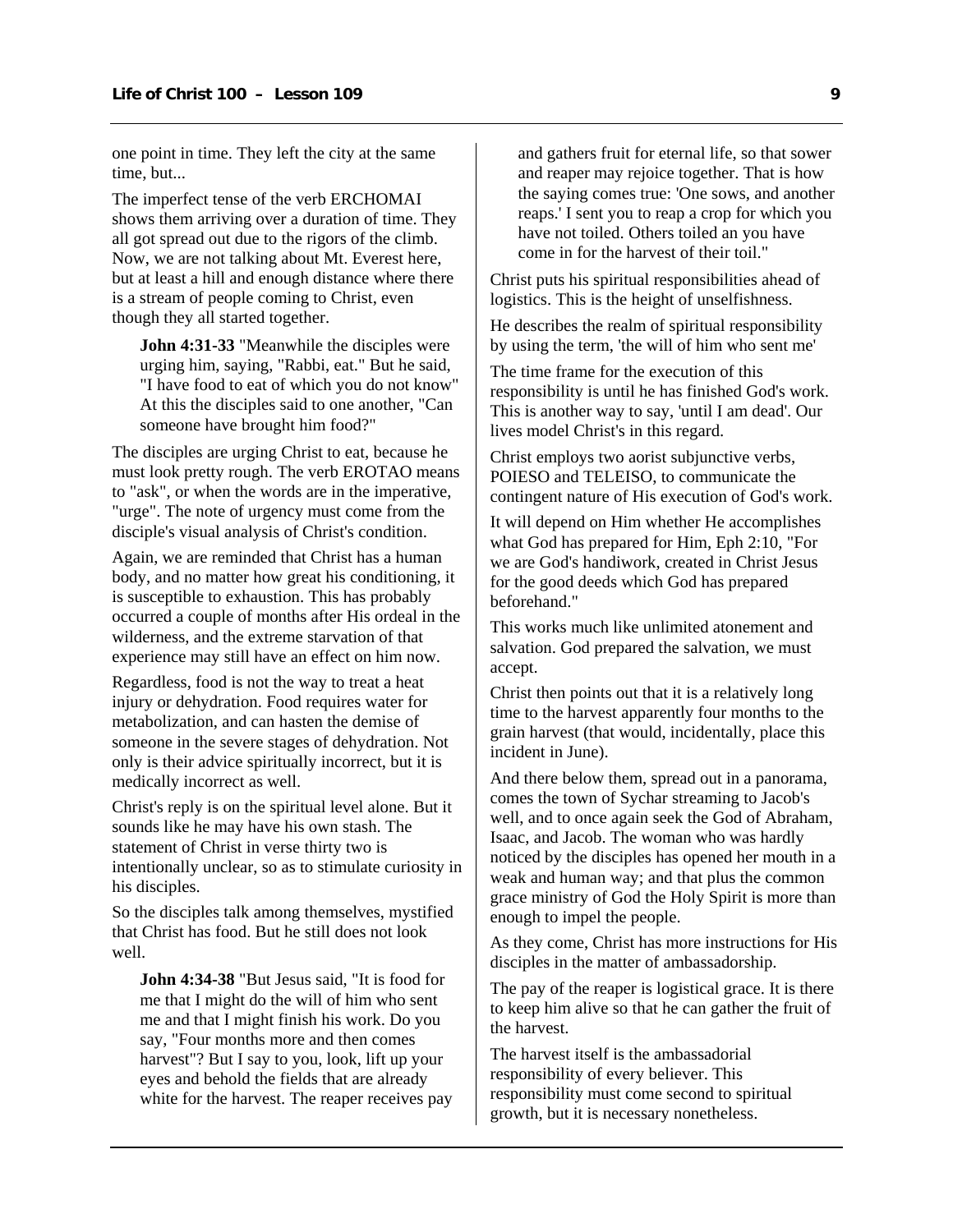<span id="page-11-0"></span>The harvest is for eternal life because those whom you harvest now have that life. They now wait along with us for the final harvest of the Great White Throne, where all of our names will be found in the book of life.

The purpose is so that the reaper and the sower may rejoice together.

Sowing the seed is tantamount to giving the gospel. Christ sowed the seed and reaped the harvest with the woman.

The woman has now sown seed among the people of her town, and they come to the harvest of their own accord.

Funny thing, but the reapers are the disciples, and the sower is the Samaritan woman. Christ is getting the disciples ready for a big shock: they are going to rejoice with one whom they would normally consider racially and sexually inferior.

The disciples have not toiled for this crop, but they will reap. The woman has toiled, and she will have the pleasure of watching the harvest.

**John 4:39-42** "Many Samaritans of that town came to believe in him because of the woman's testimony: 'He told me everything I which did.' So when these Samaritans had come to him they asked him to stay with them; and he stayed there two days. Many more became believers because of his word. They told the woman, 'It is no longer because of what you said that we believe, for we have heard him ourselves; and we know that this is in truth the Savior of the world."

A genuine revival welled up in Sychar on account of this woman who believed and was willing to give the gospel, no matter how weak the presentation.

Her testimony was simple: "EIPEN MOI PANTA HA EPOIESA" He told me everything which I did.

Again, this testimony is powerful, because everyone in this little town knew of this woman's affairs.

This woman may be someone that we know by name from other gospel accounts, but her identity is closely guarded by John, because her past life is really not an issue.

John makes this abundantly clear when he goes on to say that her testimony faded into oblivion when Christ began to speak. Therefore, this harvest divides into two: those harvested by the words of the woman, and those harvested by the words of Christ.

Who witnessed to whom is not an issue. But for John, this woman's privacy is. What does it matter how spectacularly you have failed in your life before God? What does it matter if you were the very pinnacle of average? None. You are a new creature in Christ.

It is with respect that the townspeople make their comment. They admit the validity of the woman's judgment when they concentrate on the words of Christ. Let us not forget that this woman's witness was particularly weak, while the words of Christ were no doubt quite dynamic. And this does not matter either, for the common grace ministry of the Spirit covered both.

Notice their salvation orientation: Christ is the savior of the world.

Christ is the savior not just of the Jews, but of the Samaritans, and the entire world.

Is it not significant that the first real harvest of Jesus Christ is of Gentiles? And now these Gentiles are true Jews.

#### **Jesus' Galilean Ministry**

#### **Arrival in Galilee, John 4:43-45.**

"And after the two days He went forth from there into Galilee. For Jesus Himself testified that a prophet has no honor in his own country. But when He came to Galilee, the Galileans received Him, having seen all the things that He did in Jerusalem at the feast; for they themselves also went to the feast."

Christ is headed to Cana, a day or two's journey from Sychar. Galilee was His original destination.

Let's get this right: Christ went to Galilee, but He knew beforehand that a prophet has no honor in his own country.

He is not stupid or naive. He does have a sense of duty concerning the gospel, and willingly goes where He is quite sure of a negative response.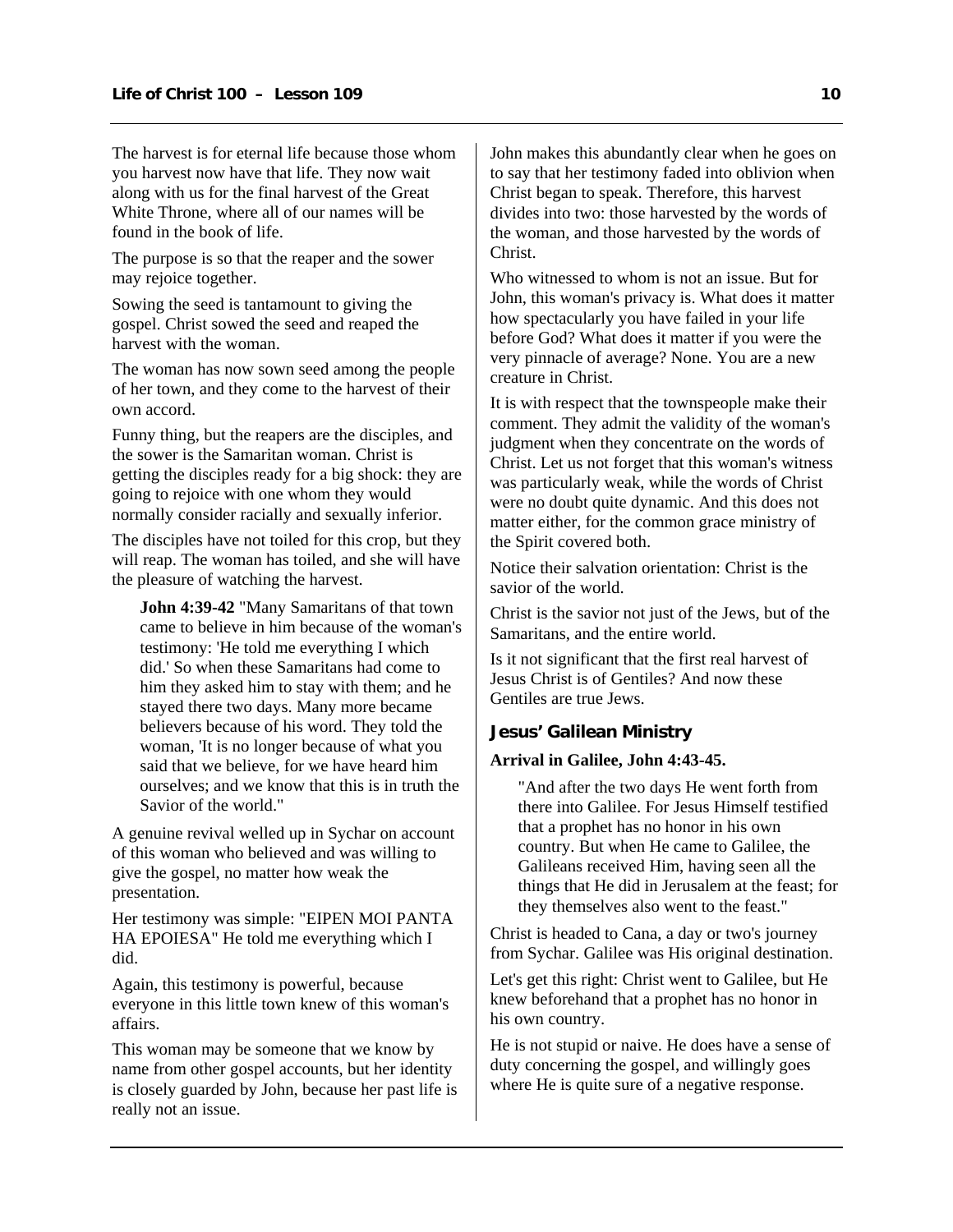Christ's exact words were PROPHETES EN TE IDIA PATRIDI TIMEN OUK ECHEI - "A prophet has no honor in his own fatherland."

Christ uses PATRIDI for 'country'. It is a word that describes the land of one's forebears. Galilee was the land of Christ's fathers - it was where He grew up.

The word for honor is TIMEN, and here it describes something close to our idea of respect.

There are valid reason for this, which we will address fully when Christ goes before the synagogue in Nazareth. For now the simple: they watched Him grow up, and even though Christ was a perfect child it was difficult for them to perceive that He was the messiah all along. They are so arrogant, they think they would have noticed or something.

John concludes by noting that the Galileans actually did receive Christ. He uses the particle OUN in an adversative sense. This John also does in 9:18 of his gospel.

Christ was not wrong, here. Though the Galileans saw what Christ had done at the feast (many miracles), that is not the equivalent of following Him.

An interest in the spectacles of healing and miracles does not indicate a desire to accept Christ and His kingdom.

Miracles and healings are easy things to like. The kingdom requires sacrifice of self, and so is quite difficult to accept.

The reason for the Galilean acceptance is clear: the miracles at the Passover feast. There is therefore an exception to the rule. This incident serves to point out that you must never assume negative volition about any group - not Samaritans, and not even the people of your home town or nation.

Note also that Christ was not wrong in making His generalization. Christ did make that testimony, but He still went, trusting the Lord that people are truly free to make their own decisions about Him.

#### **The Nature of the Galilean Ministry**

**Matthew 4:17**: "From that time Jesus began to preach and say, 'Repent, for the kingdom of heaven is at hand.'"

**Mark 1:14b-15**: "preaching the gospel of God, and saying, "The time is fulfilled, and the kingdom of God is at hand; repent and believe in the gospel."

**Luke 4:14b-15**: "and news about Him spread through all the surrounding district. And He Himself taught in their synagogues, being praised by all."

This synoptic passage divides into three parts: the message, the time, and the method.

The message is one of repentance and belief in the gospel. Again, the concept of repentance. It means to change your mind, and does not refer to how you feel about a thing.

The time is the fullness of time - just the right time according to God's sense of order for Christ to appear on the scene and begin His kingdom ministry.

This is the true beginning of the kingdom ministry. Whereas before Christ baptized, or witnessed to the people of Samaria, now He offers His kingdom.

The method of Christ was to go to the synagogues in the region, and teach there. There He would have a gathering of at least religious people, if not a few who were faithfully waiting for the Him. Christ's ministry was naturally characterized by sound strategy.

An interesting thing at the end of Luke's statement: He was praised by all.

In Luke 4:14b and 15, the present participle DOXAZOMENOS shows simultaneous action with the main verb.

The main verb is the aorist verb EDIDASKEN, which summarizes the action of teaching in Galilee. It is in the past. So while Christ was teaching, all the people He taught praised Him.

This is more than just a fascination with miracles. God designed the miracles to validate Christ's teaching. All the people who saw Him in the synagogues responded positively to the message as well as the miracles.

Again, Christ's trust in free will is well justified. There is genuine positive volition in this region.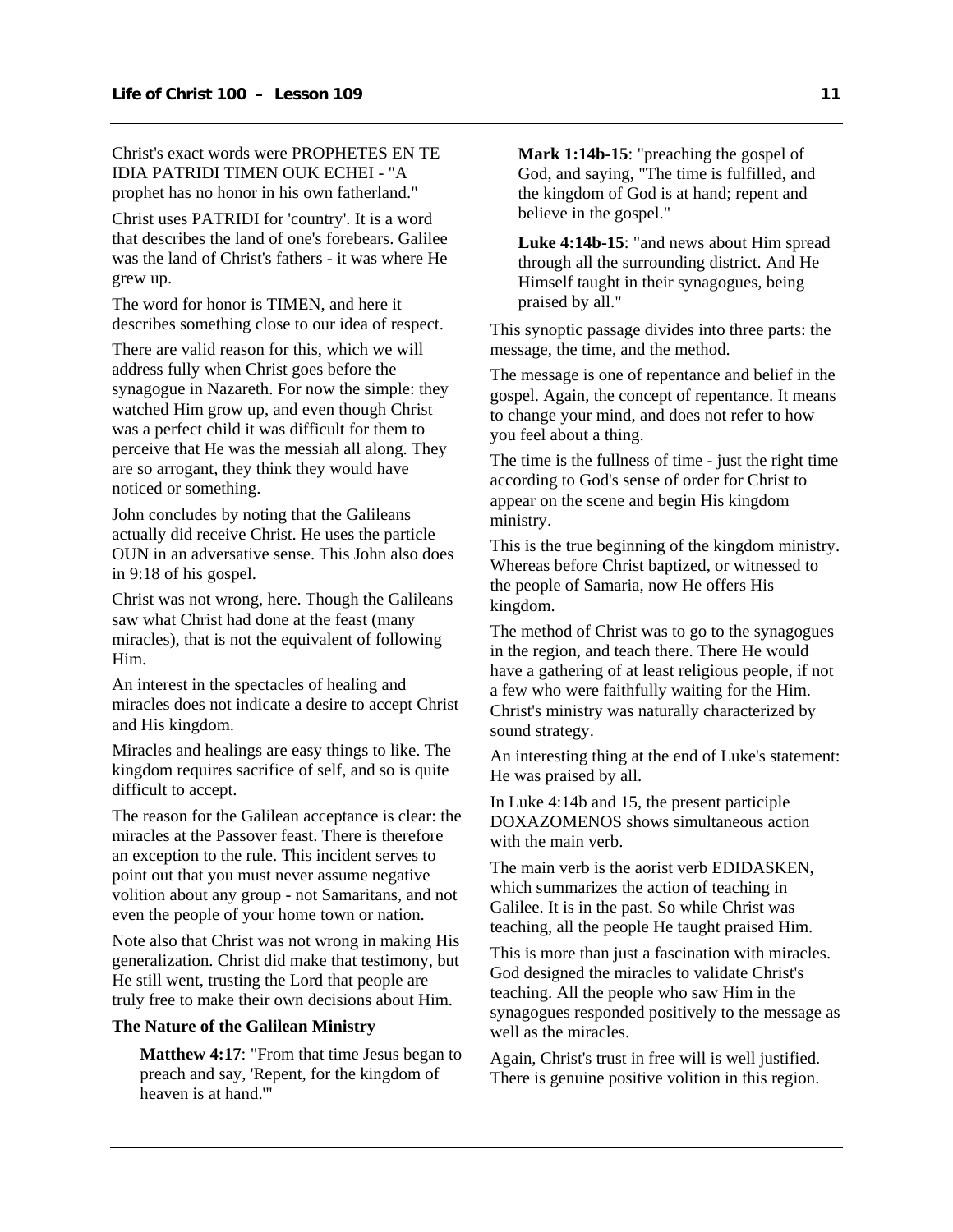One more thing: at some time along in here, Christ must have released His disciples to return to their homes and jobs, for only a little while later He is going to place them on recall.

#### **Christ Heals the Official's Child - John 4:46-54**

**John 4:46,47** "He came therefore again to Cana of Galilee where He had made the water wine. And there was a certain royal official, whose son was sick at Capernaum. When he heard that Jesus had come out of Judea into Galilee, he went to Him, and was requesting Him to come down and heal his son; for he was about to die."

This was apparently a part of Christ's course of travel from synagogue to synagogue. There was one in Cana, so he came there. It would be natural for Christ to come to Cana, because of His former miracle there. That miracle would be the perfect groundwork for a few days of ministry.

The royal official was a BASILIKOS. Since his son is in Capernaum, he must be from there. He is not from Cana, because he comes to Cana; presumably from Capernaum.

BASILIKOS was a somewhat generic term, which encompassed both members of the royal family, and those who were officials in the king's household. We can only speculate here. There is some significance here, even though the exact identity of this man remains hidden. Social status means nothing in the kingdom of God. You may be from the highest or lowest social class, but it does not matter to God. His grace offer extends to all.

This event is especially pertinent coming right after the narrative of the redemption of a complete social outcast, the Samaritan woman. So in just a few verses we go from the lowest class to one of the highest, and both are redeemed by the grace of God. If grace is extended to all, then there is no excuse for anyone. Race, social class, sex, etc.

This royal man is at the point of desperation - his son is sick, and really about to die.

The verb ESTHENEI describes the boy's illness. It describes the spectrum of bodily ailments, from weakness or minor illness to a fatal disease.

The phrase EMELLEN APOTHNESKEIN makes the grave nature of his condition quite lucid. It is literally, 'about to die'.

The boy is in Capernaum, the city of Nahum, while his royal father is in Cana with Christ.

The father has come to Cana because he had heard that Christ had come up from Judea. At the very least, this man knew of Christ. He may have even seen Christ at the feast in Jerusalem. But he knows Christ, and believes that He can heal his son.

The man goes to Christ. His son may be so ill that he cannot be moved. Such is likely.

He asks politely for Christ to come down to Capernaum (Cana was in the hills and Capernaum at the seaside). He certainly does have respect. It is unclear as yet whether this royal man believes in Christ.

**John 4:48**, "Jesus therefore said to him, "Unless you all see signs and wonders, you absolutely will not believe."

This is a statement about the general mental attitude in Galilee at this time. Although Christ addresses the man (HOUTOS), the statement is plural (IDETE), and thus impersonal.

SEMEIA is the word for signs. It is something miraculous done for a specific purpose. At this time to point the way to the Messiah.

TERATA is the word for wonders. But there is a terrifying side to this. At the least it is something so powerful that it would cause the witness to be stricken with awe. Terror is not out of the picture. Perhaps a good example is the baptism of Christ, where the heavens tore open, and the voice of God came out of the sky, and the Spirit descended in bodily form like a dove. Another example has yet to happen in our narrative - it is the transfiguration of Christ. An awesome display of power is a good way to describe this.

EAN ME is the Greek idiom for 'unless'. An equally good way to translate is "If you all do not see signs and wonders."

IDETE is the simple verb for seeing, in the aorist subjunctive. So, the people of Galilee must see signs and wonders in order for the event to come to pass.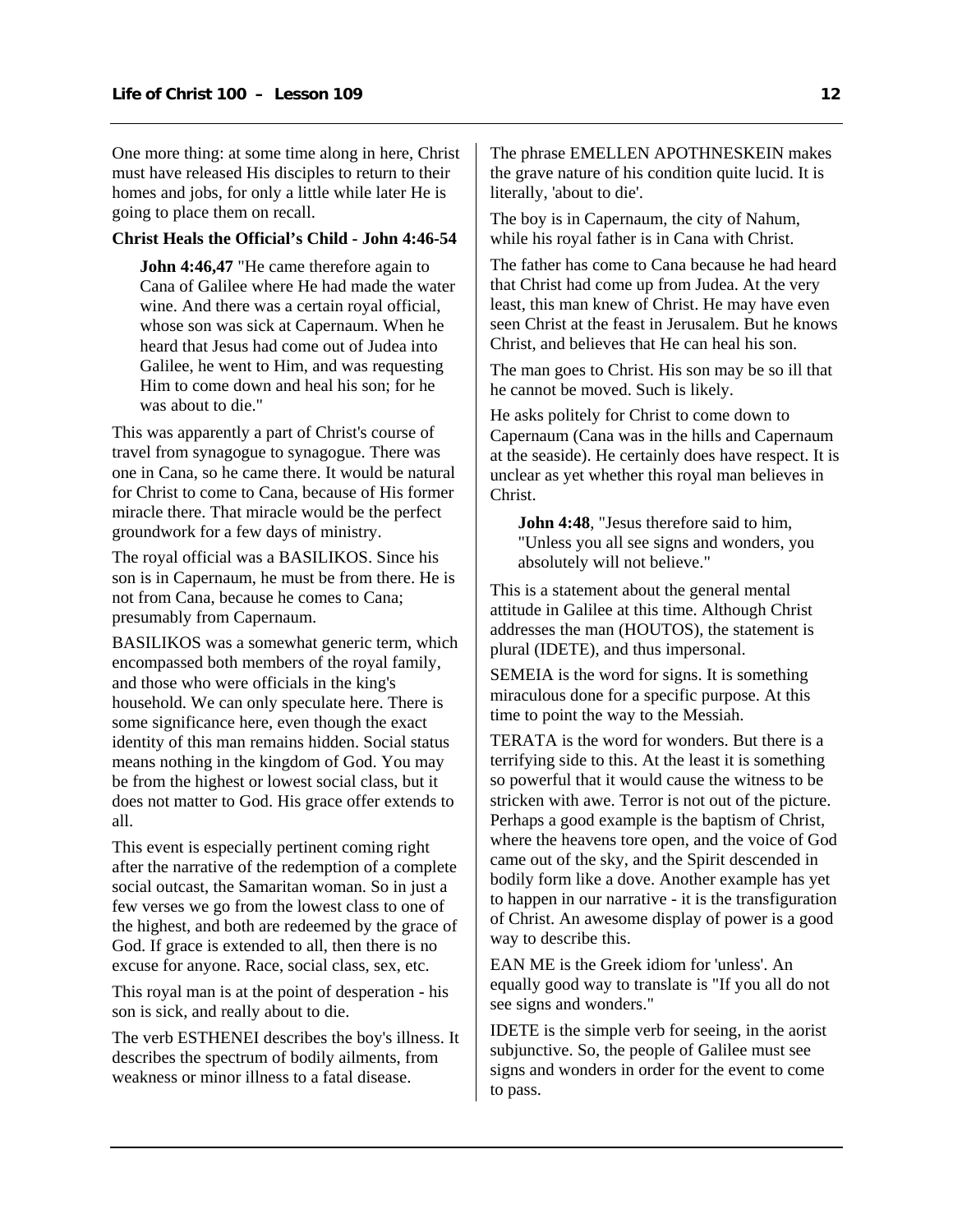This is the strongest possible negative in the Greek language. It is the watertight, absolute negative, OU ME.

The verb is the aorist subjunctive PISTEUSETE. It reveals something about belief. The aorist shows that belief in Christ occurs in one moment of time.

The fulfillment is negative, the second half of a double negative. Turn this around, and it is "You all must absolutely see signs and wonders before you will believe."

It is not that the Galileans refuse to believe, but that they will not believe unless Christ proves it to them by the use of signs and wonders.

What would these people have done in the postcanon church age?

Notice that this is not a personal slam of this man. He is different from the class that Christ outlines because he is not there to believe in Christ, but to preserve the life of his son.

It is apparent that the man believes in the supernatural powers of Christ, and that he has followed somewhat the career of the Messiah.

**John 4:49** "The royal man said to Him, "Sir, come down before my child dies."

The royal man addresses Christ respectfully, saying, KURIE. As we saw with the Samaritan woman, this title does necessarily mean belief in Christ.

The man assumes that Christ must be face to face with his son in order to perform the miracle; this is a mistaken assumption.

The aorist imperative of KATABAINO shows the man's sense of urgency. Again it is the imperative of entreaty. No man has the right to command the Messiah as though God were under the authority of man. The imperative of entreaty commands out of necessity.

The son of this man is young - just a PAIDION. This indicates that the boy is physically just a boy.

The royal man depicts the time crunch with the phrase PRIN APOTHANEIN TO PAIDION MOU.

PRIN is the adverb of time 'before'. It is before an undetermined time, which is the time of the death of his son.

The verb is APOTHANEIN, the aorist infinitive of the verb 'to die'. The aorist tense concentrates on the exact time of death. The royal man assumes that if Christ can get there at any time before death it will be in time, and the boy will be saved.

Again, there is an implied belief in the healing power of Christ. Whether this belief extends to Christ's future work on the cross is still to be seen.

**John 4:50**, "Jesus said to him, "Go; your son lives." The man believed the word that Jesus spoke to him, and he started off."

Christ decided to heal this man on the basis of the man's belief in His power to heal. That was enough for the healing to take place. It is clear that there is perfect confidence on the part of Christ in the matter. He says, POREUOU, HO HUIOS SOU ZE.

The present imperative of POREUOMAI is the command of Christ. It is simply, 'Go'. The presumption is that the man is to return to Capernaum and the side of his son.

The present active indicative of ZAO is a simple statement of fact. The present tense reveals durative action. The man's son continues to live. The declarative indicative mood makes a dogmatic statement of reality about the son's life. He truly continues to live.

The man's response is belief in the word of Christ, but still not in Christ for eternal salvation. The man's action in returning to Capernaum without Christ reveals his steadfast belief in Christ's ability to heal. There is no question in his mind that he will find his son well.

**John 4:51-53**, "And as he was now going down, his slaves met him, saying that his son was living. So he inquired of them the hour when he began to get better. They said therefore to him, "Yesterday at the seventh hour the fever left him." So the father knew that it was at that hour in which Jesus said to him, "Your son lives"; and he himself believed, and his whole household."

The slaves of this man left the side of the boy, because he could obviously be safely left. There were probably nurses in attendance. They were on their way to Cana, when they met one another.